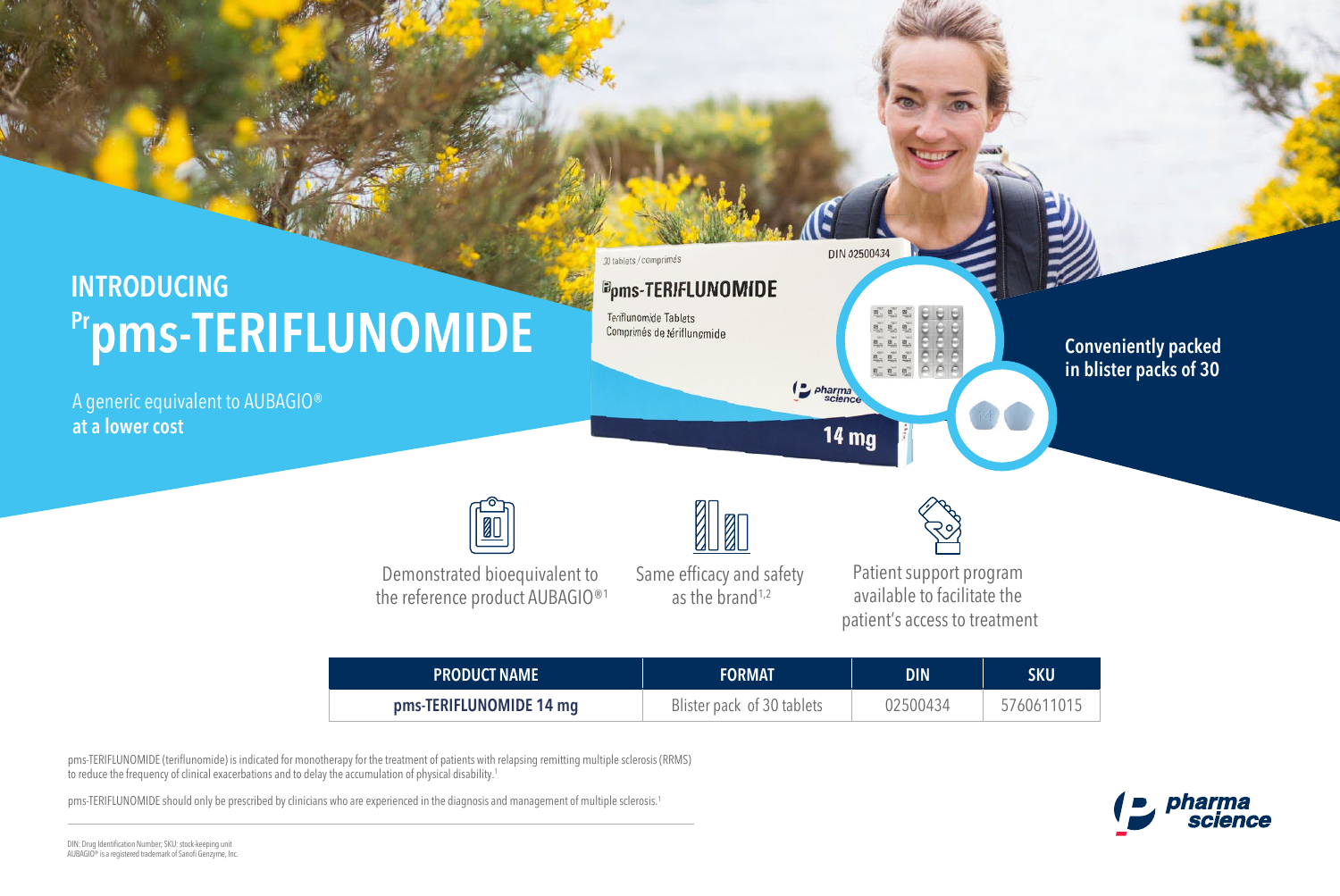# **Pharmascience is proud to support patients with multiple sclerosis**

## **Our portfolio in multiple sclerosis**





**Prpms-TERIFLUNOMIDE – 14 mg** Blister pack of 30 tablets

**Prpms-FINGOLIMOD – 0.5 mg** Blister pack of 28 capsules





**Prpms-FAMPRIDINE – 10 mg** Bottle of 60 tablets

**Prpms-DIMETHYL FUMARATE – 120 mg Prpms-DIMETHYL FUMARATE – 240 mg** Blister pack of 14 or 56 capsules Blister pack of 56 capsules